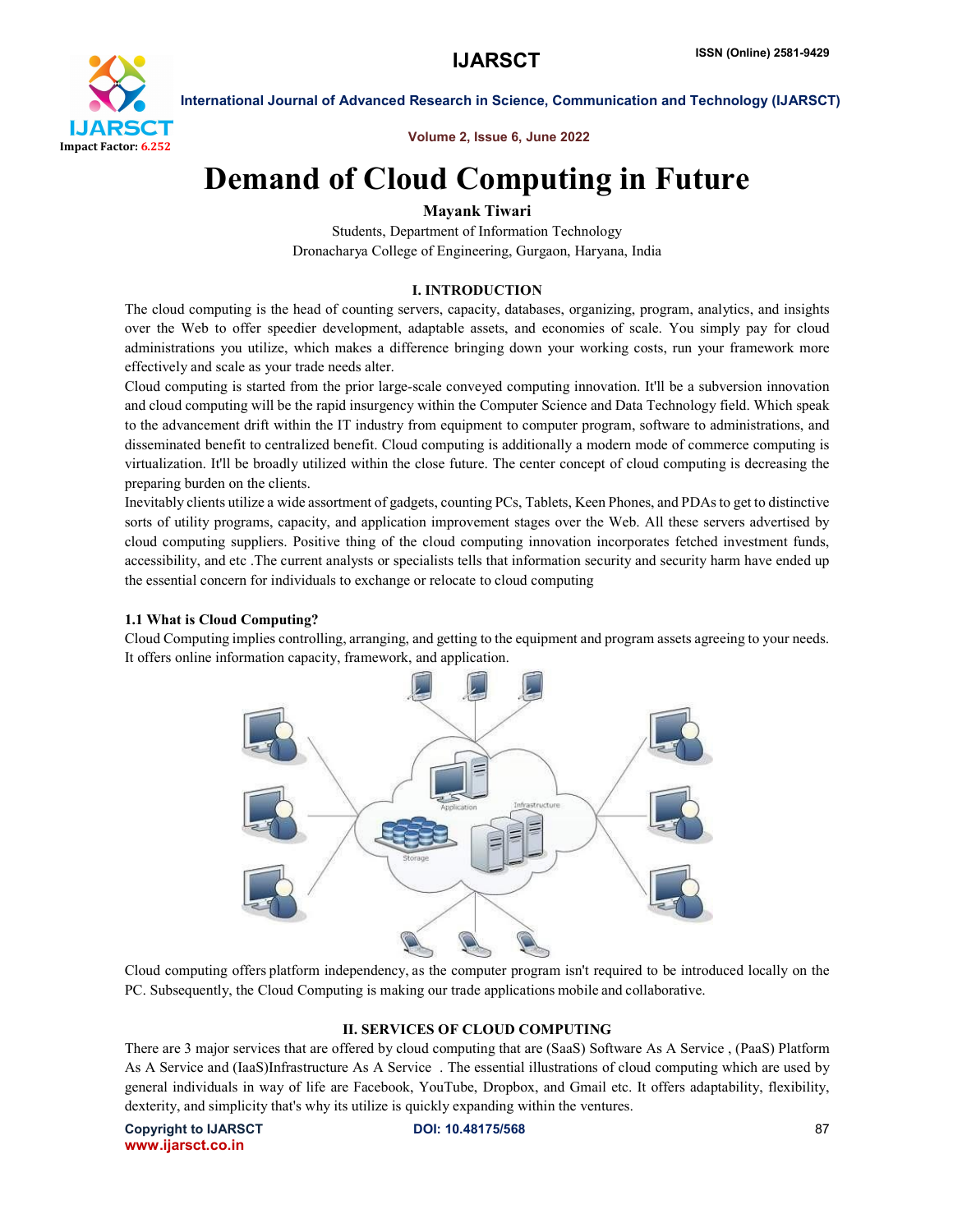

#### International Journal of Advanced Research in Science, Communication and Technology (IJARSCT)

#### Volume 2, Issue 6, June 2022

### 2.1 Software as a Service (SaaS)

The way of carrying application as a benefit on the web is known as software as a benefit. Input of introducing the computer program on his computer, the client can essentially get to it by means of the web.It makes the client free from overseeing the complex program and equipment. The SaaS clients don't got to buy software or hardware, maintain, and update. The as it were thing client must have a web association and after that get to to the application is exceptionally simple. Illustration, Microsoft Office 365, Google Apps etc.

### 1. Platform as a Service (PaaS)

A advancement environment or stage is given to the buyers as a service in PaaS, upon which client can send their possess software and coding. The client has the full access to develop/create his applications that can run on the provider's framework. Item as a benefit suppliers offers a predefined composition of working framework and application server to get the management capacity of the applications. For example, Light (Linux, Apache, MySQL, and PHP), J2EE, Ruby etc.

#### 2. Infrastructure as a Service (IaaS):

A Lot of computing resources are provided by the IaaS are of storage, network, operating system, hardware, and storage devices on demand. For example, a user has the power to create any virtual machines by login to the IaaS baically he needs to login to the platform to access it.

# III. EVOLUTION OF CLOUD COMPUTING

The Salesforce Company begun distributing the applications to the clients through a helpful site. Amazon Web Administrations were begun by Amazon in 2002 and they were giving the services of capacity and computation. In around 2009 enormous companies like Google, Microsoft, HP, Prophet had begun to provide cloud computing administrations. These days each and each individual is utilizing the administrations of cloud computing in their daily life. For illustration Google Photographs, Google Drive, and iCloud etc. In future cloud computing will gotten to be the basic need of IT Businesses.

# IV. COMPONENTS OF CLOUD COMPUTING

- Client Computers: The conclusion client can connected with the cloud utilizing the client computers.
- Distributed Servers: The servers are disseminated among the diverse places but acts like they as working with each other.
- Data Centres: Data centres are the mixtures of servers.

#### V. TYPES OF CLOUD COMPUTING

- 1. Public Cloud: The public cloud may be a computing benefit provided by the third party suppliers on the public internet. These services are accessible for any client who wants to utilize them and they got to pay only for the services they consumed.
- 2. Private Cloud: The computing services given over the web or private organize come beneath the private cloud and these services are offered as it were to the chosen clients input of common individuals. The next security and protection is designated by private clouds through the firewall and inner hosting.
- 3. Hybrid Cloud: Hybrid cloud is the combination of public cloud and private cloud. In the hybrid cloud, each cloud can be managed independently but data and applications can be shared among the clouds in the hybrid cloud.

# VI. BENEFITS OF CLOUD COMPUTING

1. Cost Effective: In cloud computing clients got to as it were pay for the services they consumed. Upkeep taken a toll is moo as client don't ought to buy the framework.